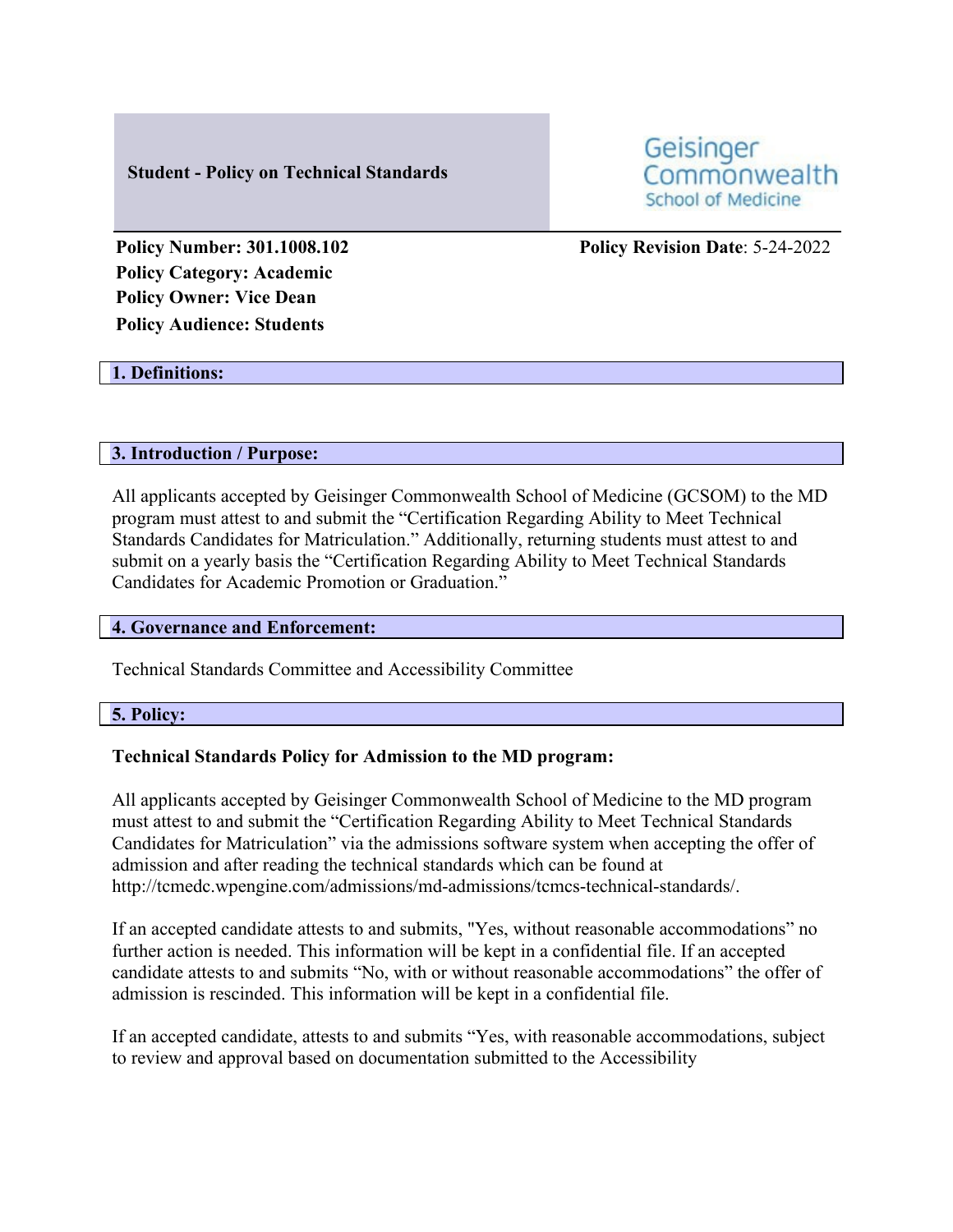Committee it is the responsibility of the applicant to provide adequate documentation of the nature and extent of the condition and/or functional limitations to be accommodated and submit the information to the Associate Director of the Center for Learning Excellence (CLE) or their designee in the Office of Student Affairs.

Once the information is obtained from the accepted candidate and reviewed by the Associate Director of the CLE or their designee with the candidate through an interactive process, the candidate's request for accommodations will be presented to the Accessibility Committee. The Accessibility Committee will assess the request and recommendations of the CLE and make a decision on the request guided by the Policy and Procedures for Disability Services. When necessary, the Accessibility Committee will seek counsel from various members of the College, the health care community, and/or or experts as needed to make a determination on whether or not the student can meet the learning objectives of the MD program without a fundamental alteration of the MD Program.

The determination will be made consistent with the Americans with Disabilities Act, as amended and Section 504 of the Rehabilitation Act, as amended. This information will be kept in a confidential file.

If an accepted candidate can no longer meet the Technical Standards with or without reasonable accommodations, it is the responsibility of the accepted candidate to notify the Admissions Office in writing that they can no longer meet the Technical Standards with or without reasonable accommodations. This information will be kept in a confidential file.

The decision regarding the matriculation of an accepted candidate will include a recommendation by the Admissions Committee to the Vice Dean. GCSOM will inform the student of its decision in writing. If the student is disqualified based in whole or in part on not meeting the technical standards, GCSOM will outline the reasons for its decision.

An accepted candidate can appeal the decision of the Admissions Committee via the "Grievance Procedure" process found in the Policy and Procedures for Disability Services.

## **Technical Standards Policy for Academic Promotion or Graduation through the MD program.**

All GCSOM students seeking academic promotion or graduation through the MD program must attest to and submit, six weeks prior to the beginning of a new academic year, the "Certification Regarding Ability to Meet Technical Standards Candidates for Academic Promotion or Graduation".

If a student attests to and submits, "Yes, without reasonable accommodations" no further action is needed. This information will be kept in a confidential file.

If a student attests to and submits, "No, with or without reasonable accommodations" the student is referred to the Committee on Academic and Professional Standards for review and dismissal from GCSOM. This information will be kept in a confidential file.

If a student, attests to and submits "Yes, with reasonable accommodations, subject to review and approval based on documentation submitted to the Accessibility Committee" or "Yes, with additional reasonable accommodations, as reviewed and approved by the Accessibility